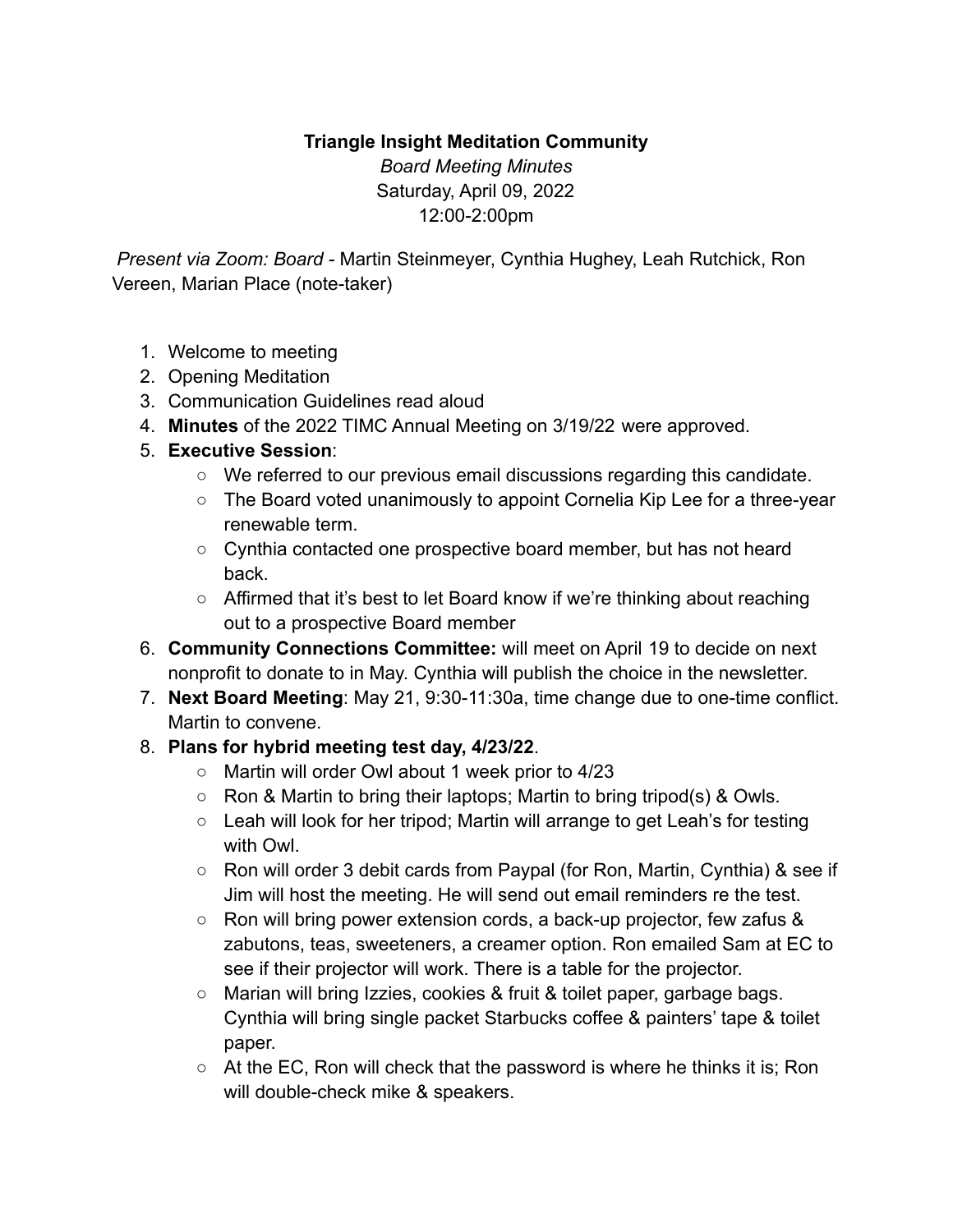- Core tech group arrives at 10: Martin, Ron & Leah; Cynthia & Marian will come then and work on seating set-up. Marian will then set up food.
- Jim and a few Zoom people to check in a bit early at 11.
- Clean-up after test: Martin, Cynthia, Marian. Dumpster is in back & recycling in kitchen.
- $\circ$  At EC: Table for front display is still at EC. Screen came down when tested. 12 zabutons and 6 zafus (in closet). Microphone & speakers & coffee pot are present.
- Kitchen at EC looks fine, as do bathrooms.

## 9. **Editorial Committee on web redesign project**:

- **Leah presented on a summary of a Redesign meeting** she and Marian attended via Zoom with Claudia Fulshaw (graphics) and Carol Thomson (site builder, service maintenance): overview of how they work together, what features they offer. Claudia's fee, w/50% discount: \$1,680; Carol ballpark: \$3,500-4,000 for 10-15pp (w/discount). Maintenance & hosting: \$384/year (w/discount).
- Mail Chimp has no charge for less than 2,000 contacts; however, it only has 1 email list available, but can be segmented.
- We might need to subscribe to Vimeo to make videos available (\$7/mo).
- Blog installation would cost \$500.
- WordPress has an analysis app for page-views. Perhaps Claudia or Carol could help us analyze views for the pages we currently have.
- **Discussion of desired content on re-designed website** (Marian) Comments: Don't have content repeated on different pages – too hard to update. Delete dated content. HOME: welcome statement; keep simple with info that doesn't change. Overview w/links of major offerings on site. SCHEDULE: keep but rework organization. PROGRAMS: CCC taken off main page, put on subpage (delete winter announcement). How do we build in updates in a timely manner? One idea: ask program leaders to update their pages; Cynthia to check w/Mary re whether Shramadana Project is in effect, and whether we can make a much simpler reference to it on site. PAST EVENTS: Leah would like a way to archive them.
- **Research done to date on web-redesign:** Discussion w/Mary Ka; researched Wild Apricot; met w/Claudia Fulshaw and Carol Thomson.
- **Questions:** Would we own the website after relationship w/Claudia & Carol ends? If we wanted to add new pages, would we need to go through Carol? What would that cost? Get clarity re Carol's charges for updating content (e.g.15-20 mins included – what does mean: per month? Per instance?) Support from some board members for using local businesses and the fact that some of us have had experience with Claudia/Carol. We